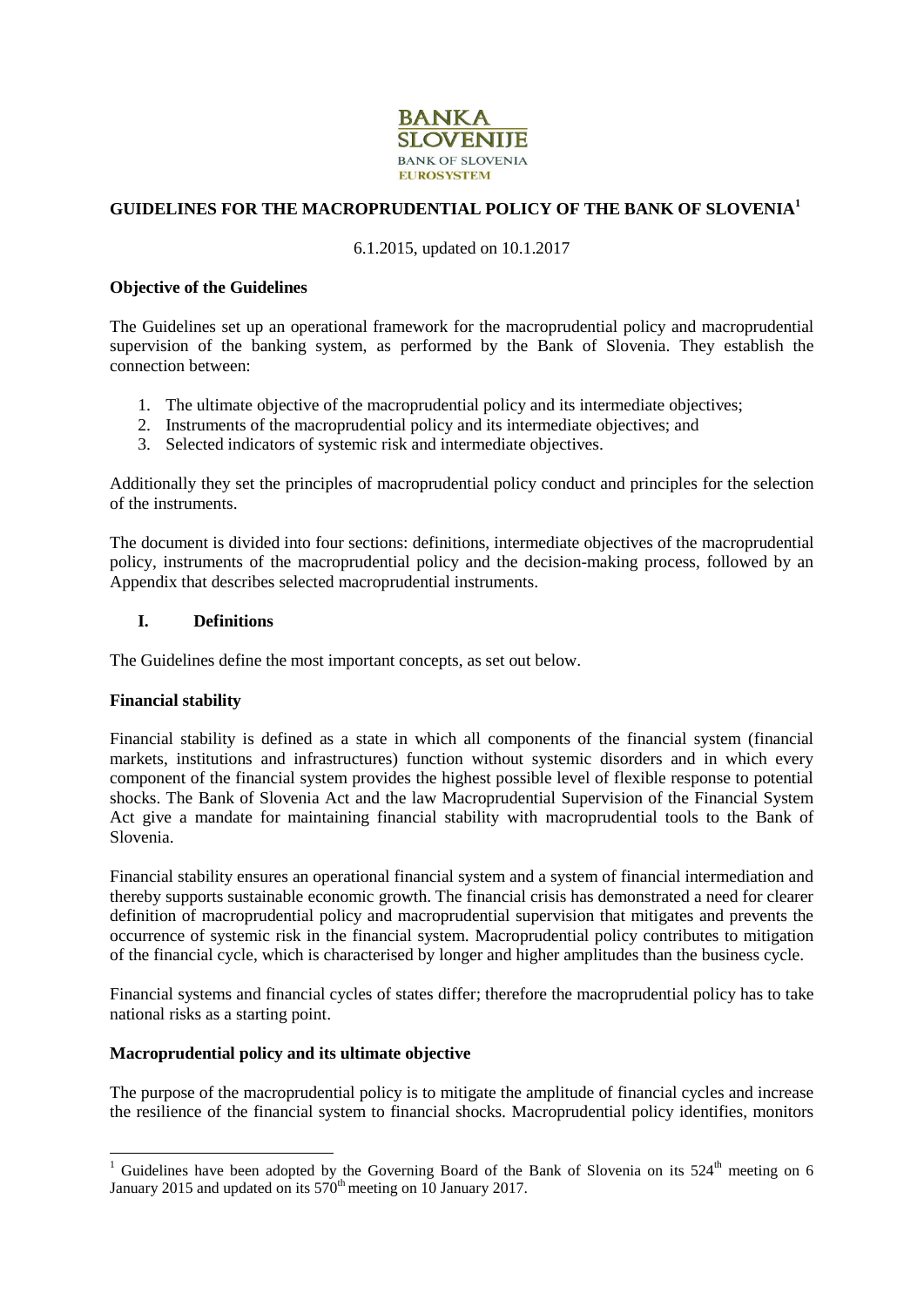and assesses systemic risks to financial stability and takes the necessary measures for prevention or mitigation of systemic risks.

Macroprudential policy is used to identify, monitor and assess systemic risks to financial stability with a view to protecting the stability of the financial system as a whole, which also includes enhancing the resilience of the financial system and preventing and reducing the accumulation of systemic risks to ensure that the financial sector makes a sustainable contribution to economic growth.

## **Systemic risk**

Systemic risk is defined as the risk of disruptions to the financial system which can have serious adverse effects on the functioning of the financial system and the real economy.

It is composed out of two components – structural and cyclical:

- The cyclical component refers to the distribution of risks in time, while the structural component refers to the distribution of risks across the financial system.
- The source of cyclical risks is the pro-cyclicality of the financial system, which is connected with reduced risk-aversion of financial institutions in periods of boom and excessive riskaversion in periods of economic decline. Sources of structural risks are concentrated exposures, interconnectedness and size of institutions that can cause contagion across several institutions with similar types of exposures.
- Both dimensions of risk require specific responses of the macroprudential policy. The cyclical component is best addressed through activation and release of buffers in accordance with variations in systemic risk over time. The structural component is based on individual institutions' contribution to the systemic risk.

## **II. Intermediate objectives of the macroprudential policy**

The following intermediate objectives of the macroprudential policy that operationalise its ultimate objective and assure improved transparency and accountability as well as enable the definition of appropriate macroprudential instruments have been defined:

- (a) Mitigate and prevent excessive credit growth and leverage;
- (b) Mitigate and prevent excessive maturity mismatch and illiquidity;
- (c) Limit direct and indirect exposure concentrations;
- (d) Limit the systemic impact of misaligned incentives aimed at reducing moral hazard;
- (e) Strengthen the resilience of financial infrastructures.

# **III. Instruments of the macroprudential policy**

To pursue the intermediate objectives of the macroprudential policy, the Bank of Slovenia will use instruments regulated in CRR and national legislation (ZBan-2 and ZMbNFS), based on the assessment of risks observed in the financial system.

The Bank of Slovenia will, given the systemic risk identified at any given time, select the appropriate macro-prudential instrument from a set of macro-prudential instruments listed below in order to limit or prevent further accumulation of systemic risk. Macroprudential Supervision of the Financial System Act and Banking Act enable the Bank of Slovenia to introduce macroprudential instruments and exhibit direct control over them.

The list of the (potential) macroprudential instruments is harmonised with the intermediate objectives pursued by the Bank of Slovenia.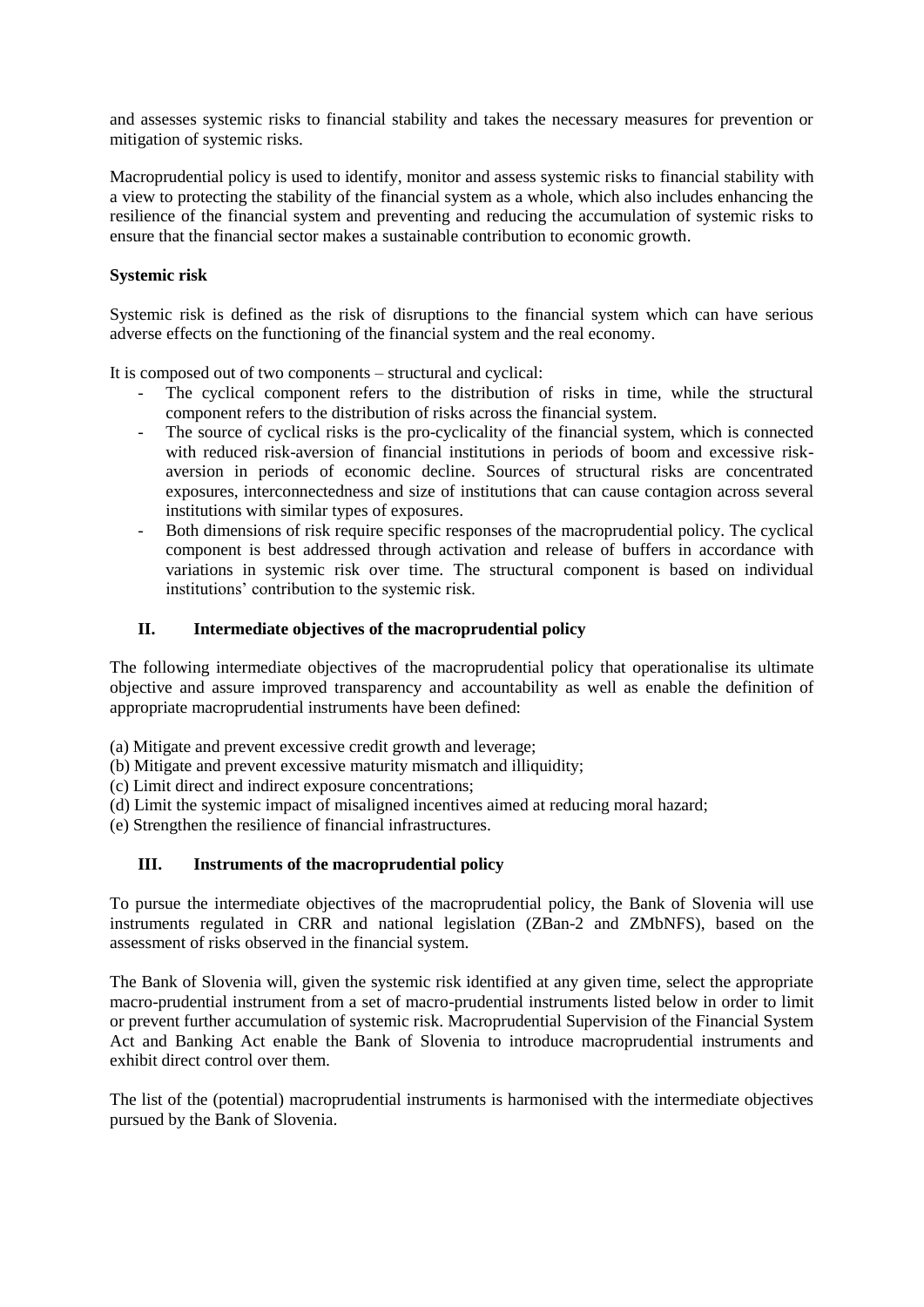**Table 1: List of potential macroprudential instruments aligned with intermediate objectives.**

| Intermediate |                                                                                             |                                              |
|--------------|---------------------------------------------------------------------------------------------|----------------------------------------------|
| objective    | Instrument                                                                                  | Legal basis                                  |
|              | Mitigate and prevent excessive credit growth and leverage                                   |                                              |
|              | <b>LTD</b> cap                                                                              | ZMbNFS, ZB an-2                              |
|              | Countercyclical capital buffer                                                              | $Z$ <b>Ban-2</b>                             |
|              | Sectoral capital requirements                                                               | Articles 124 and 164 of CRR, ZMbNFS, ZB an-2 |
|              | Macro-prudential leverage ratio                                                             | <b>ZMbNES</b>                                |
|              | Loan-to-value (LTV) requirements                                                            | <b>ZMbNES</b>                                |
|              | Debt service-to-income (DSTI) requirements                                                  | <b>ZMbNES</b>                                |
|              | Loan-to-income (LTI) requirements                                                           | <b>ZMbNES</b>                                |
|              | Mitigate and prevent excessive maturity mismatch and illiquidity                            |                                              |
|              | Gross loans to deposits flows (GLTDF) – implemented in June 2014                            | $Z$ <b>Ban-2</b>                             |
|              | Macro-prudential adjustment to liquidity ratio (liquidity coverage ratio $-LCR$ )           | ZMbNFS, ZB an-2                              |
|              | Macro-prudential restrictions on funding sources (net stable funding ratio – NSFR)          | ZMbNFS, ZB an-2                              |
|              | <b>Additional liquidity requirements</b>                                                    | ZMbNFS, ZB an-2                              |
|              | Macro-prudential unweighted limit to less stable funding (loan-to-deposit ratio)            | ZMbNFS, ZB an-2                              |
|              | Limit direct and indirect exposure concentrations                                           |                                              |
|              | Large exposure restrictions                                                                 | Article 395 of CRR. ZBan-2                   |
|              | Structural systemic risk buffer                                                             | $Z$ <b>Ban-2</b>                             |
|              | Limit the systemic impact of misaligned incentives aimed at reducing moral hazard           |                                              |
|              | Limitation of the excessive growth of deposit interest rates - implemented in February 2012 | $Z$ <b>Ban-2</b>                             |
|              | <b>O-SII</b> buffer                                                                         | $ZBan-2$                                     |
|              | Strengthen the resilience of financial infrastructures                                      |                                              |
|              | Systemic risk buffer                                                                        | $Z$ <b>Ban-2</b>                             |
|              | <b>Increased disclosure</b>                                                                 | ZBan-2. Article 458 of CRR                   |

Notes: The Bank of Slovenia is additionally responsible for the introduction of measures under Article 458 of the CRR. In the event that additional intermediate objectives or instruments are needed, the list will be expanded accordingly. Selection of additional macro-prudential instruments will be based on their efficiency and effectiveness in addressing structural and cyclical risks in the financial system.

Since macroprudential policy can only reduce the probability of the occurrence of future financial crisis but cannot eliminate them, it is crucial that crisis mechanisms are defined in advance.

The Bank of Slovenia assures that macroprudential view is considered in:

- the implementation of recovery and resolution regimes for banking and non-banking financial institutions;
- the implementation of the deposit guarantee scheme.

#### **IV. Decision-making process**

The decision-making process of the macroprudential policy follows a four-step cycle (following ESRB):

- Identification and evaluation of systemic risks:
- Selection and calibration of the macroprudential instrument;
- Implementation of the macroprudential instrument;
- Evaluation of the macroprudential instrument.

#### **A. Identification of risks**

Identification of systemic risks is already established and publically presented in regular publications (*Financial Stability Review*). Top-down stress tests are used to identify systemic risks and their potential impact in the horizon of two to three years. This framework will be further enhanced with the establishment of the early warning system. The Bank of Slovenia regularly monitors the risk of contagion and has developed a system of identification of systemically important banks. The development of systemic risk is monitored by means of a predetermined suite of indicators, which will be expanded further with the operationalisation of macroprudential instruments, within the framework of meeting individual intermediate objectives and for guiding decisions in relation to the introduction, deactivation and calibration of macroeconomic instruments.

The list of (potential) indicators of development of systemic stress in the financial system enables to detect deviations from individual intermediate objectives of the macroprudential policy.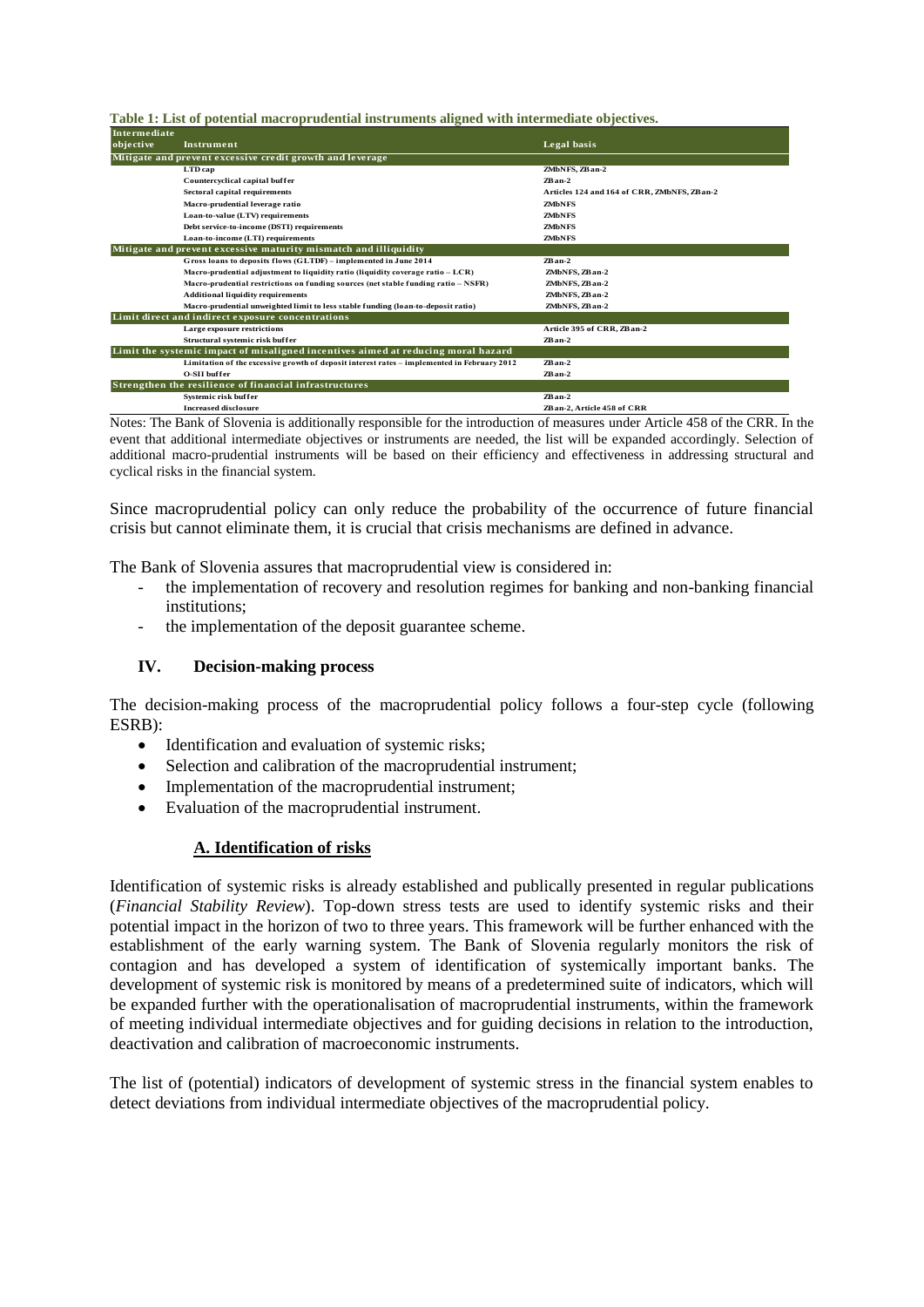| Table 2: List of possible indicators monitored by BoS linked to intermediate objectives. |
|------------------------------------------------------------------------------------------|
| Mitigate and prevent excessive credit growth and leverage                                |
| <b>Real GDP</b> growth                                                                   |
| <b>Unemployment</b>                                                                      |
| <b>Real estate prices</b>                                                                |
| Credit-to-GDP gap                                                                        |
| Growth of loans to non-banking sector                                                    |
| Share of non-performing assets in total assets                                           |
| Coverage of non-performing claims by impairments                                         |
| Capital adequacy                                                                         |
| Leverage                                                                                 |
| Mitigate and prevent excessive maturity mismatch and illiquidity                         |
| Loan-to-deposit ratio                                                                    |
| <b>Liquidity coefficient</b>                                                             |
| <b>Balance sheet structure</b>                                                           |
| Limit direct and indirect exposure concentrations                                        |
| <b>Exposure to the risk of contagion</b>                                                 |
| Concentration of exposures to individual subjects and individual risks                   |
| Limit the systemic impact of misaligned incentives aimed at reducing moral hazard        |
| <b>ROE</b>                                                                               |
| Net interest margin                                                                      |
| <b>Bank interest rates</b>                                                               |
| <b>Assets-to-GDP</b>                                                                     |
| <b>HHI</b> based on assets                                                               |
| Strengthen the resilience of financial infrastructures                                   |
| All of the listed above                                                                  |

The list of indicators will expand and change in time in accordance with the systemic risk and financial system (i.e. financial institutions, markets, instruments) development. The Bank of Slovenia will not publish any thresholds for individual indicators considered in the decision to activate or release the instrument or used in its calibration.

## **B. Principles of selection and calibration of the macroprudential instruments**

Selection and calibration of instruments will be based on the following principles:

- 1) **Effectiveness** in reducing or eliminating market failures and their contribution to the ultimate and intermediate objectives of the macroprudential policy.
- 2) **Efficiency**. Capability of achieving ultimate and intermediate goals with minimum costs and minimum side-effects.
- 3) **Proportionality**. The burden on individual institutions should be in line with their contribution to the systemic risk and their systemic footprint.
- 4) **Straightforwardness and simplicity** in the definition of the instrument, its requirements and external communication in order to achieve better understanding of instruments, their functioning and objectives.
- 5) **Avoiding regulatory arbitrage** in both the definition and selection of the instrument. The goal is achieved through cooperation with other macroprudential authorities within or outside Slovenia or with simultaneous use of several instruments.
- 6) **Avoiding negative cross-border spill-overs**. Negative cross-border spill-overs will be considered in the process of the selection, calibration, activation and deactivation of the instrument and minimised.
- 7) **National specifics**. Selection and calibration of the instrument will take into account the ESRB guidelines, Slovenian banking system characteristics, conditions and developments, as well as the phase of the business and financial cycle that can importantly differ across countries.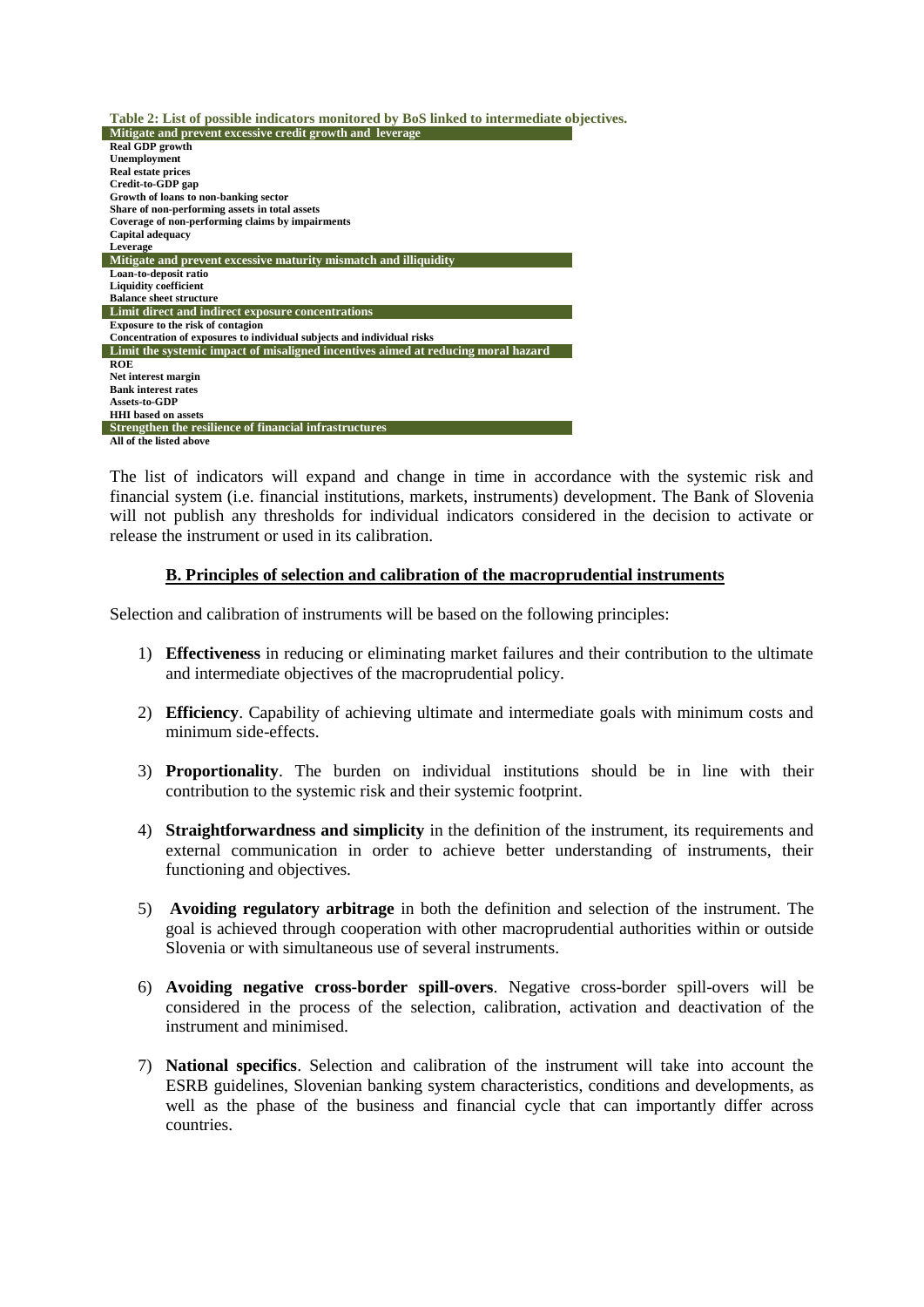# **C. Implementation and principles of the functioning of the macroprudential policy**

The following principles will be pursued:

1) **Independence of the macroprudential policy**. The costs of the macroprudential policy are more easily measurable than its benefits. Therefore independence has to be assured in order to prevent the prevalence of short-term over long-term benefits. The macroprudential policy is often under pressure not to tighten requirements during an upturn and ease them in a downturn. Therefore independence – and this also to preserve credibility – has to be assured from outside pressures (fiscal policy and financial institutions) as well as inside the Bank of Slovenia (from monetary and microprudential policy).

Monetary, microprudential and macroprudential policies are tightly interconnected, as emphasised by the ESRB. This is especially true for the last two, as their instruments and indicators often overlap. However, macroprudential policy, like monetary policy, requires a macroeconomic approach that focuses on the whole financial system, not only on individual institutions. Stability of the financial system is more important than the stability of an individual institution, so the macro concerns should override the micro ones, though necessarily taking into account microprudential considerations. Macroprudential and monetary policies also interact. Due to the creation of the monetary and the banking union and mismatch between business and financial cycles in individual member states, macroprudential policy becomes an extremely important tool for mitigation of imbalances at the country level.

- 2) **Transparency** improves the understanding of the macroprudential policy by the financial sector and among the general public. Timely publication of macroprudential decisions is needed unless such publication could have a disruptive effect on financial stability.
- 3) **Accountability**. The law on the macroprudential supervision of the financial system established the Bank of Slovenia's mandate for the conduct of the macroprudential policy. The Bank of Slovenia will pursue its ultimate objective (with the help of intermediate objectives) by activating and deactivating macroprudential instruments, taking into account indicators and other tools, in a transparent manner.
- 4) **Avoiding inaction bias**. Explicit formulation of the ultimate and intermediate objectives and the objective or objectives of each individual instrument should assure timely introduction and accommodation of the tools of the macroprudential policy to the changes in the financial system and risks. That is how macroprudential policy can avoid both inaction as well as action bias. It should be noted, however, that the former of these is the more important, since the costs of financial crises normally surpass the potential loss of income and product caused by the introduction of macroprudential measures.
- 5) **Guided discretion**. Due to the wide spectrum of effects and the fact that it is still under development, the macroprudential policy cannot be entirely based on rules. Additionally, the transmission mechanism of macroprudential instruments has not been fully explored, due to lack of experience with most of the instruments. Thorough reflection regarding selection, calibration, activation and deactivation of macroprudential instruments that takes into account wider aspects of economic environment and risks is needed. Therefore macroprudential policy requires discretion regarding introduction, deactivation and calibration of macroprudential instruments.
- 6) **Flexibility**. Macroprudential policy should have a sufficient range of instruments available to be introduced in order to mitigate or prevent the development of systemic risks. Additionally it should be able to introduce one or several appropriate instruments and to introduce them whenever it is necessary.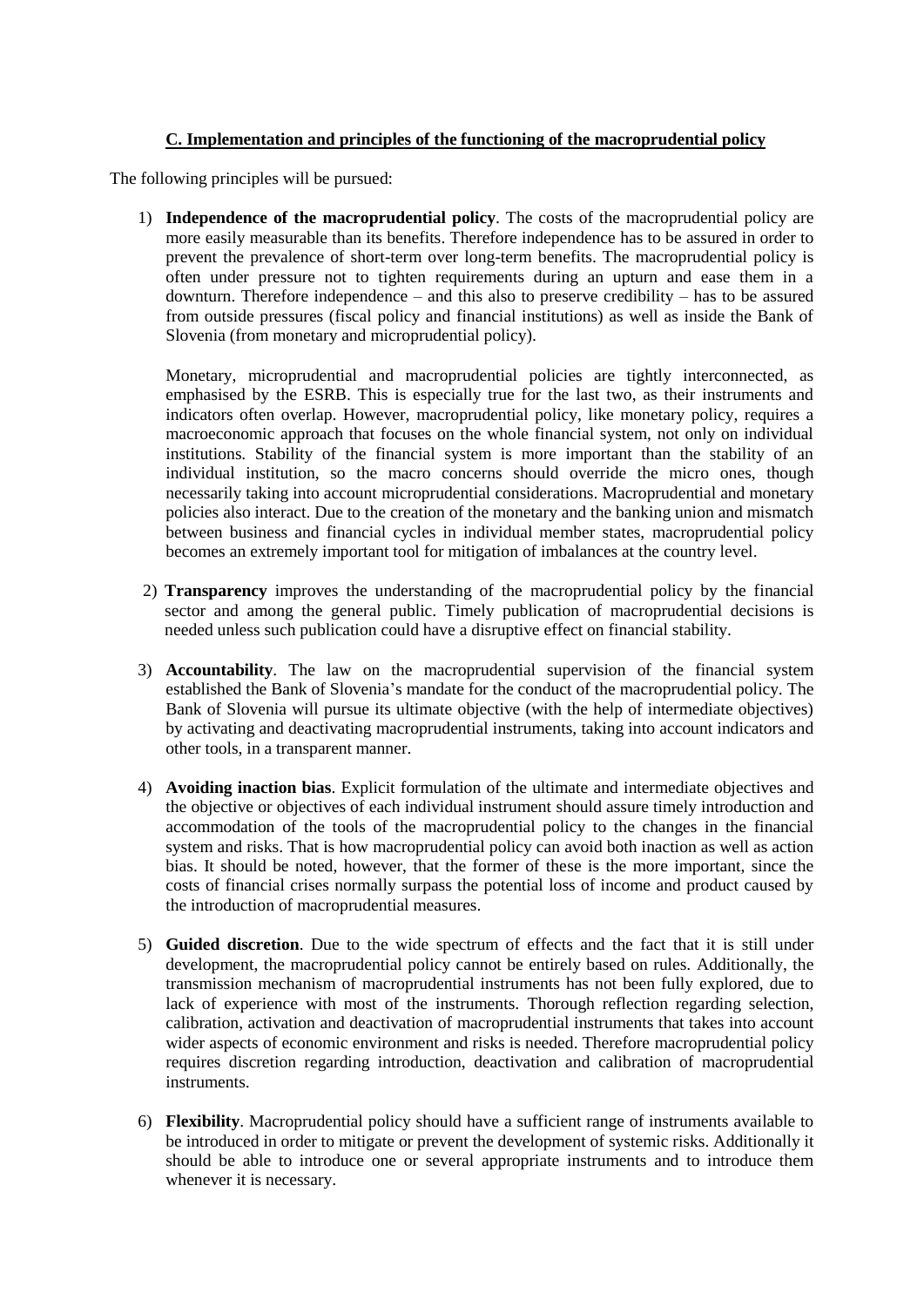- 7) **Legal framework**. An adequate legal framework is required in order to assure timely introduction and control over the introduced macroprudential instruments.
- 8) **Coordination**. The efficiency of the macroprudential policy strongly depends on coordination with microprudential and monetary policy, other supervisory institutions both within and outside Slovenia, and European institutions and authorities (the ECB, ESRB, SSM, EBA and EC).

## **D. Evaluation**

The Bank of Slovenia will follow two basic principles when evaluating macroprudential instruments used:

- 1) **Examination of the transmission mechanism**. The Bank of Slovenia will study the transmission mechanism of the instruments in order to better understand their impact and assure better selection and more precise calibration of the instruments at the beginning of the new decision-making cycle.
- 2) **Periodical evaluation of objectives and instruments**. The Bank of Slovenia will regularly evaluate the appropriateness of intermediate objectives of the macroprudential policy, structural conditions in the financial system and development of new types of systemic risk. There will be a regular review of the effectiveness and efficiency of macroprudential instruments in meeting the ultimate and intermediate objectives of macroprudential policy, and regular adjustments to the suite of intermediate objectives and macroprudential instruments when necessary, particular in the event of new risks to financial stability arising that cannot be satisfactorily managed within the existing framework.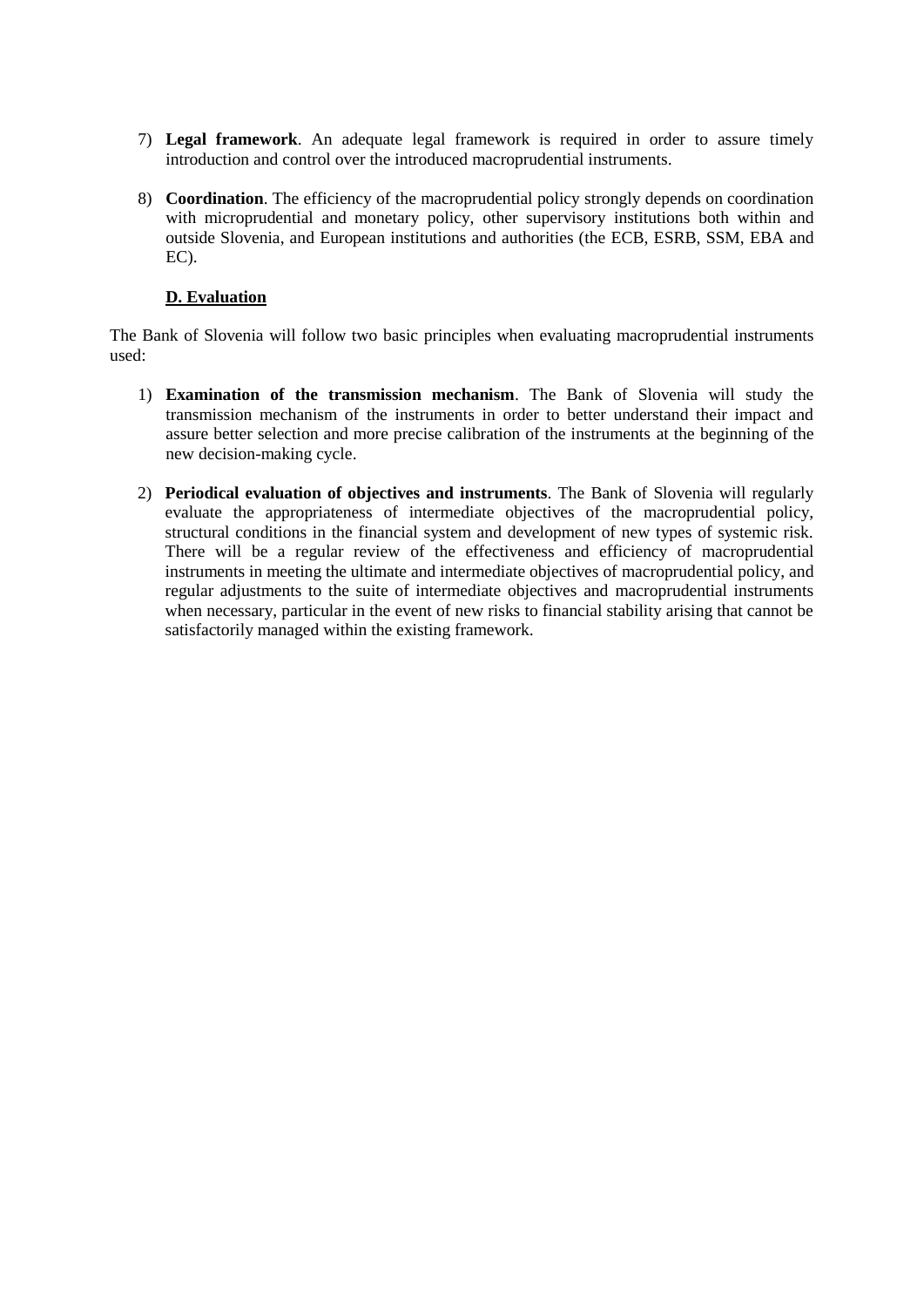#### **Sources:**

Bank of Slovenia Act (Zakon o Banki Slovenije, ZBS-1), *Uradni list Republike Slovenije 72/06, 59/11.*

European Systemic Risk Board, *ESRB Handbook on Operationalising Macroprudential Policy in the Banking Sector*, March 2014.

European Systemic Risk Board, Recommendation of the ESRB of 22 December 2011 on the macroprudential mandate of national authorities (ESRB/2011/3).

European Systemic Risk Board, Recommendation of the ESRB of 4 April 2013 on intermediate objectives and instruments of macroprudential policy (ESRB/2013/1).

European Systemic Risk Board, Reports of the ASC #5, "Allocating macroprudential powers", August 2014.

BIS, Committee on the Global Financial System, *Operationalising the Selection and Application of Macroprudential Instruments*, CGFS Publications, No. 48, December 2012.

IMF, *Macroprudential Policy: An Organizing Framework*, March 2011.

Macroprudential Supervision of the Financial System Act (*Zakon o makrobonitetnem nadzoru finančnega sistema* (ZMbNFS)), *Uradni list Republike Slovenije* 100/13.

Banking Act (*Zakon o bančništvu,* (ZBan-2), *Uradni list Republike Slovenije* 25/15, 44/16.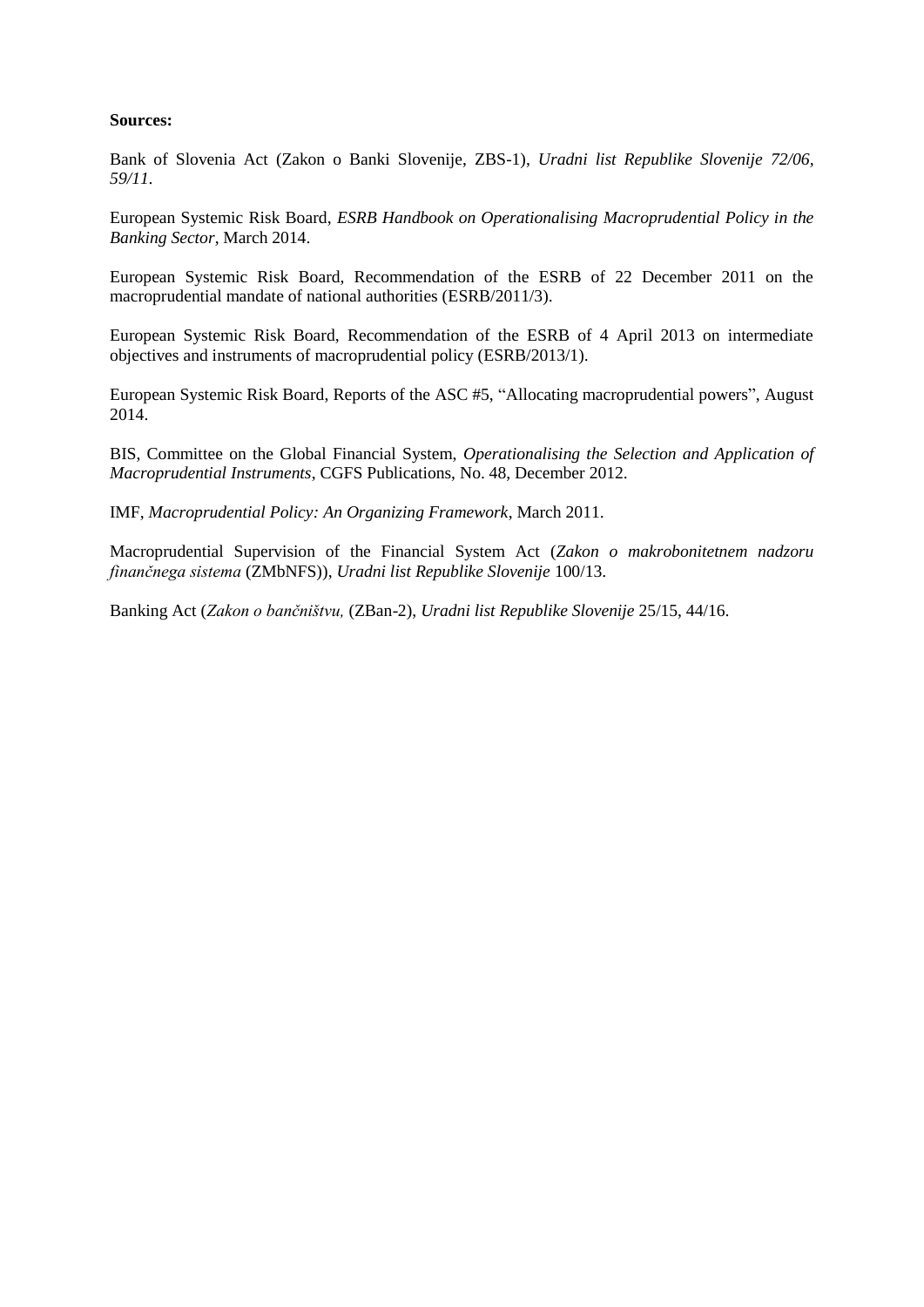### **APPENDIX 1: Description of individual macroprudential instruments**

A description of the instruments of macroprudential policy follows the preliminary list of possible measures to meet individual intermediate objectives as illustrated in the Table. There is no direct link between the order of the instruments and the priority of their implementation in the event of a threat to the intermediate objectives of macroprudential policy being met because of the realisation of systemic risks.

### **Countercyclical capital buffer**

The countercyclical capital buffer rate as regulated in Chapter 7.2.2 of ZBan-2 may be increased or reduced (countercyclically) in accordance with the variation in systemic risk over time. The purpose of the instrument is to protect the banking system against potential losses when excessive growth in lending is linked to an increase in risks in the system as a whole, which directly increases the resilience of the banking system. Furthermore the countercyclical capital buffer indirectly contributes to a curb on the expansive phase of the credit cycle by reducing the supply of loans or increasing the cost of lending. The relaxation of the buffer (at the reversal of the credit cycle) mitigates the risk of the supply of loans being limited by regulatory capital requirements. The capital buffer rate may range from 0% to 2.5% of risk-weighted assets, and may exceptionally be higher. The primary criterion for setting the buffer rate is the credit-to-GDP gap. However, other relevant indicators (annual growth in real estate prices, annual growth in lending to the domestic private non-financial sector, LTD ratio for the private non-banking sector, return on equity, ratio of credit to gross operating surplus) are also of significance, given their specific economic attributes. The buffer has been effective as of January 2016.

## **Sectoral capital requirements**

Sectoral capital requirements are a tool that is used when the microprudential requirements of systemic risk are not captured to a sufficient extent. They are pitched at a specific sector or class of financial asset, although the current legal framework mainly limits them to the real estate sector (with the exception of measures under Pillar II and Article 458 of the CRR). In accordance with Article 124 of the CRR, for exposures secured by mortgages on real estate competent authorities may, having regard to financial stability, set a higher risk weight or stricter criteria in terms of exposure treatment than for those secured in full. In accordance with Article 164 of the CRR, for exposures secured by real estate competent authorities may, with the objective of ensuring financial stability, set higher minimum values for the exposure-weighted average loss given default (LGD). Under Pillar II (Chapter 6.6 of ZBan-2), the competent authority may request banks with a similar risk profile to apply higher risk weights or higher minimum LGDs. Furthermore, Article 458 of the CRR provides for the possibility of setting higher risk weights in the event of real estate bubbles. Other sectoral measures include certain instruments presented below (LTV, LTI, DSTI). An increase in the capital requirements for a specific sector alters the relative prices/costs, thereby reducing growth in lending to the targeted sector. The measure additionally encourages banks to reduce exposures to the specific sector. Risk build-up can be identified on the basis of lending data itemised by sector (e.g. the sectoral credit-to-GDP gap, the stock of mortgages, real estate prices).

### **Macroprudential leverage**

Leverage is defined as the ratio of a bank's equity to its total (non-risk-weighted) assets (Article 429 of the CRR). For the needs of macroprudential policy leverage may be used as an additional static instrument or a dynamic instrument. The advantage of the instrument is its simplicity and transparency. Its use as a macroprudential instrument can be based solely on national law. The transmission mechanism is similar to that for risk-weighted capital requirements. The introduction of the instrument brings an increase in the price of lending, and a decline in the amount of lending approved. Alternatively, leverage can also act as one of the indicators of systemic risk.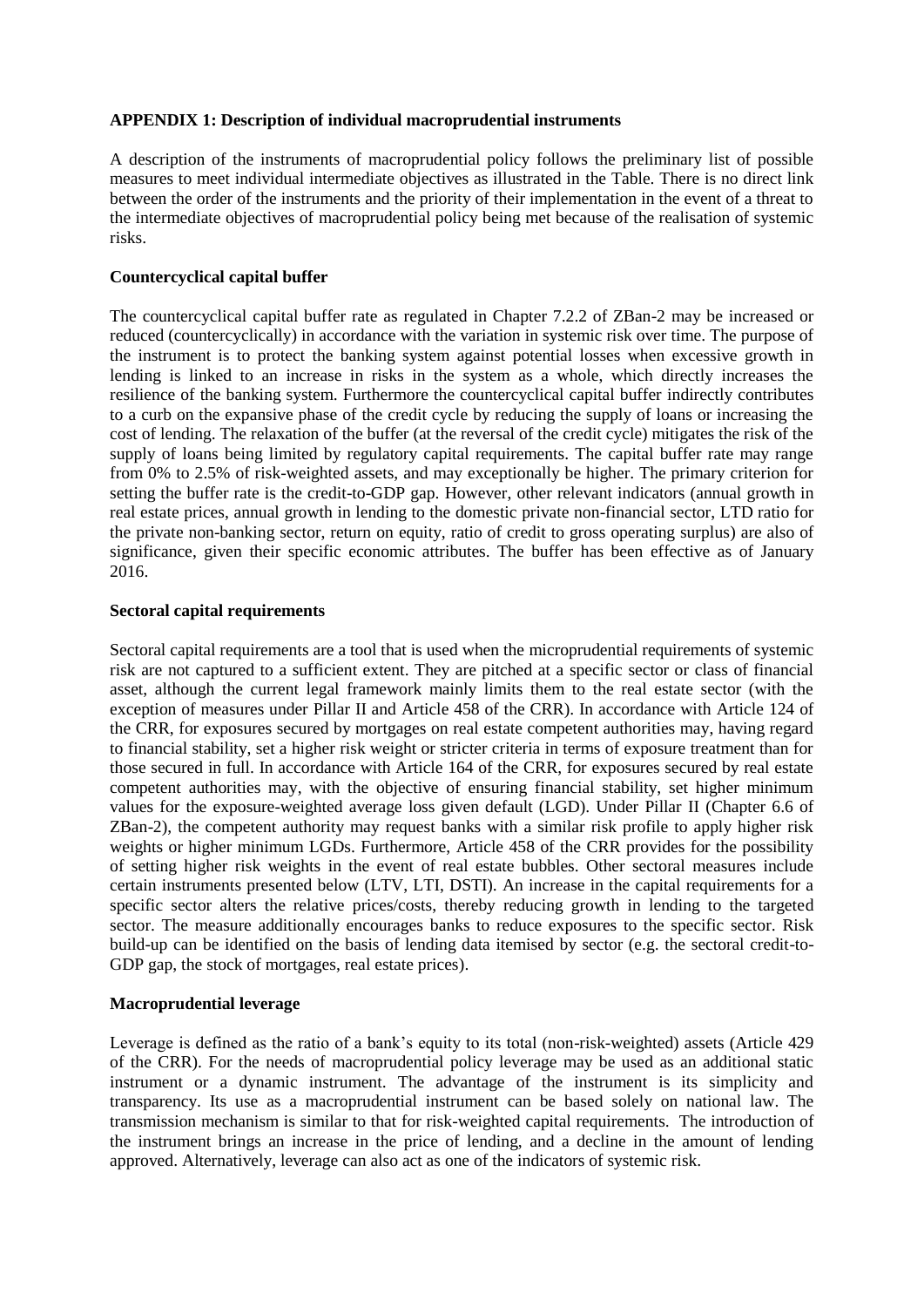#### **Required LTV and LTI ratio and debt service to income ratio (DSTI)**

The required loan-to-value (LTV) ratio represents the maximum loan value relative to pledged collateral (e.g. residential real estate), while the required loan-to-income (LTI) ratio represents the maximum allowed loan to income ratio.. The required debt service to income ratio represents the maximum cost of servicing debt relative to disposable income. The objectives of the measures are to mitigate and prevent excessive credit growth and to increase the resilience of financial institutions. A stricter LTV ratio reduces the amplitude of the credit cycle and improves the resilience of the banking system, as potential losses given default are lower. A lower LTI and DSTI ratio reduce the probability of default. The instruments are usually used statically, but they can also vary over time. Maximum recommended LTV and DSTI ratios have been introduced in the form of a macroprudential recommendation in September 2016.

#### **Restriction of the pace of reduction in the GLTDF**

The instrument defines minimum requirements for the ratio of the annual change in the stock of loans to the non-banking sector before impairments to the annual change in the stock of deposits by the nonbanking sector (gross loans to deposits flows or GLTDF). The purpose of the instrument is to slow the pace of the reduction in the LTD ratio, to help stabilise the structure of the banking system's funding and to reduce systemic liquidity risk in funding. The instrument is pitched at the gradual reduction of the LTD, which should primarily be based on growth in deposits by the non-banking sector and not on a contraction in lending. The measure is based of national legislation (initially ZBan-1, now ZBan-2).

#### **Macroprudential adjustments to liquidity ratio (liquidity coverage ratio or LCR)**

Article 412 of the CRR requires institutions to hold liquid assets whose total value covers liquidity outflows minus liquidity inflows under stress conditions. Institutions thus maintain sufficient levels of liquidity buffers to cover sudden outflows of liquidity in highly stressed conditions for a period of thirty days. The ratio will be introduced gradually between 2015 and 2018. The primary intermediate objective is to reduce excessive mismatching in the maturity structure of assets and liabilities and funding risk.

The macroprudential measure can be implemented in the form of an addition, or other macroprudential adjustments of the instrument. The measures can be pitched at specific bank groups, or the banking sector as a whole. An increase in the ratio is reasonable in periods of excess liquidity (in a situation of disproportionately high values of assets used as collateral, low volatility and low interest rate spreads). The required value of the ratio can be increased gradually or in a single step. The banks meet these liquidity requirements by increasing the maturity of funding or investing in liquid assets. To avoid procyclicality banks should have the possibility of relaxing the ratio during periods of liquidity difficulties. Bank balance sheet figures and economic indicators could act as triggers for an increase of the ratio, while the triggers for a relaxation of the restrictions could include large changes in volume and interest rates on the interbank market, and the use and availability of collateral. Certain indicators could overlap with those related to time-variable capital instruments.

The legal basis consists of measures under Pillar II (for institutions with similar risk profiles) and Article 458 of the CRR, while the instrument can also be applied on the basis of national legislation.

#### **Macroprudential restrictions on funding (NSFR)**

The net stable funding ratio or NSFR (the ratio of the available stable funding to the requisite stable funding) sets the lower limit for the amount of long-term funding that banks hold as a counterweight to less-liquid assets. Its general definition is given in Article 413 of the CRR.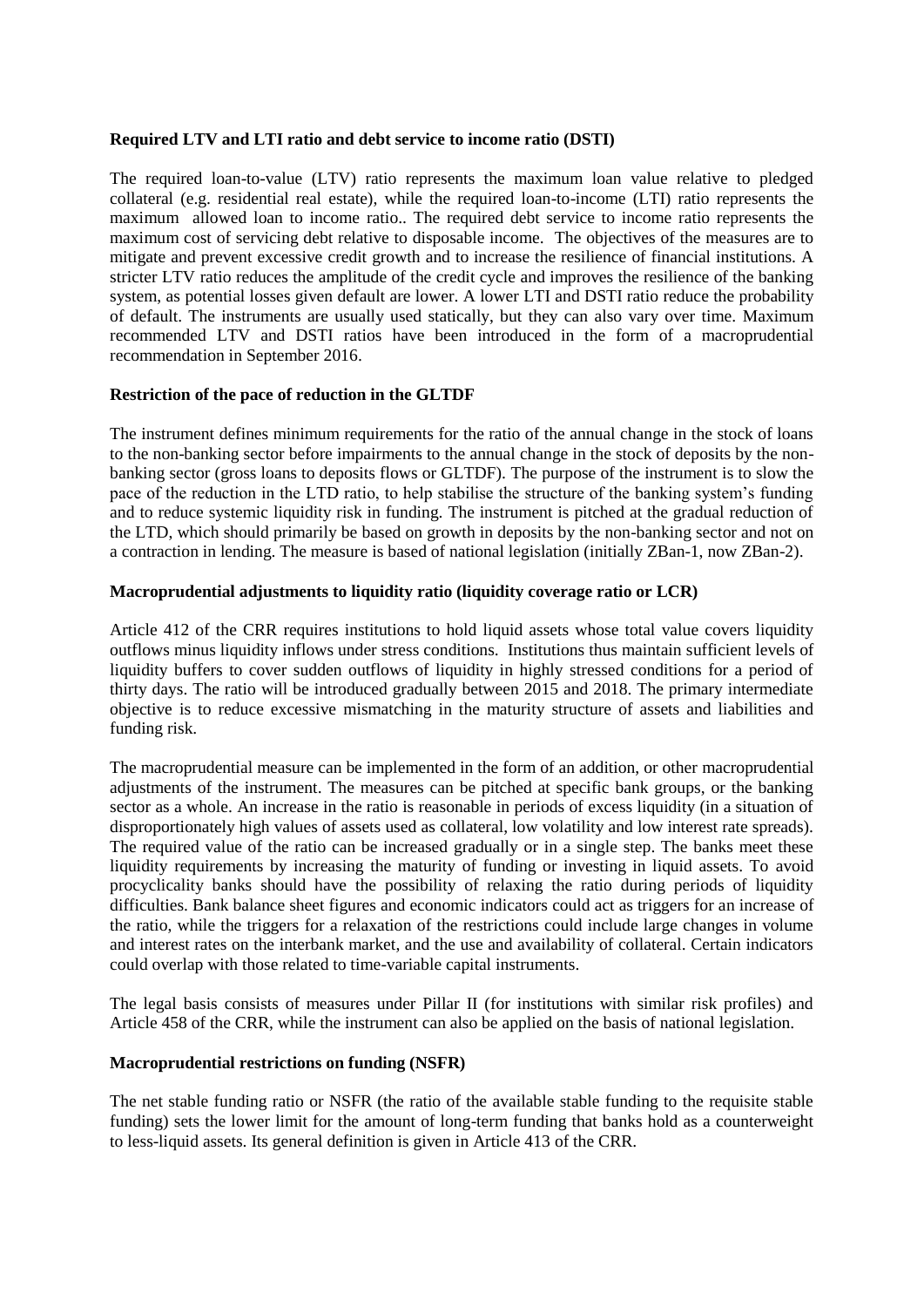Like the LCR, the indicator can be used for macroprudential purposes as a time-variable addition to the minimum value for the ratio. Tightening and relaxing the allowed mismatching between assets and liabilities in various parts of the financial cycle can help to reduce the amplitude of the credit cycle.

The use of the instrument is allowed on the basis of national legislation, while the basis in EU law comprises the measures under Pillar II and Article 458 of the CRR.

### **Additional liquidity requirements**

Before the final introduction and harmonisation of liquidity instruments (LCR, NSFR) at EU level, the Member States have the option of using national liquidity requirements to limit systemic liquidity risk such as liquidity ratios defined within the framework of national legislation, and the use of an instrument under Pillar II (Chapter 6.6 of ZBan-2).

### **Macroprudential unweighted limit on less-stable funding (LTD ratio)**

The macroprudential unweighted limit on less-stable funding is defined as a maximum required LTD ratio. In addition to deposits, the denominator may also include other stable funding, while the numerator may be expanded to other non-liquid assets that have similar attributes to loans. The maximum value of the ratio can vary over time, as in the case of the NSFR. In this case the measure is also suited to the management of cyclical risks. The measure is left to national discretion, while it can also be applied to a group of institutions with similar risk profiles within the framework of Pillar II (Chapter 6.6 of ZBan-2). The objective of the measure is to prevent excessive reliance on short-term wholesale funding, which on the other hand leads to excessive growth in loans and leverage. It can also contribute to an improvement in the liquidity position of the banks.

## **Large exposure restrictions**

The CRR defines a large exposure as an exposure to a person or group of connected clients that is equal to or greater than 10% of own funds (Article 392). Credit institutions and investment companies may not accept an exposure to any person or group of connected clients that exceeds 25% of their own funds (capital) (Article 395).

The CRR envisages Member States' right of discretion in the treatment of certain exposure classes (e.g. systemically important sectors) that are classed as particularly high-risk, which could create the conditions for macroprudential intervention. Large exposure restrictions can mitigate concentration risk and reduce counterparty risk and the possibility of contagion (including for the shadow banking system). They also reduce financial institutions' sensitivity to general or sectoral shocks. Microprudential measures can be tightened to meet macroprudential objectives on the basis of Pillar II or Article 458 of the CRR. The Bank of Slovenia is already using the microprudential measure on the basis of the ZBan-2.

### **Limits on deposit rates**

It is reasonable to impose limits on deposit rates in a situation when banks are increasingly competing for deposits by the non-banking sector by raising deposit rates, which does not lead to an increase in the overall stock of deposits but merely to deposit-switching between banks and a rise in their funding costs. The measure can contribute to a fall in interest rates and to the narrowing of their dispersal across the different maturity intervals. The Bank of Slovenia introduced this measure in March 2012 on the basis of national legislation.

# **Capital buffers for systemically important financial institutions (O-SII)**

As of January 2016 it ispossible to introduce mandatory additional capital buffers (so called other systemically important institutions (O-SII) buffers) whose value can range from 0% to 2% (Chapter